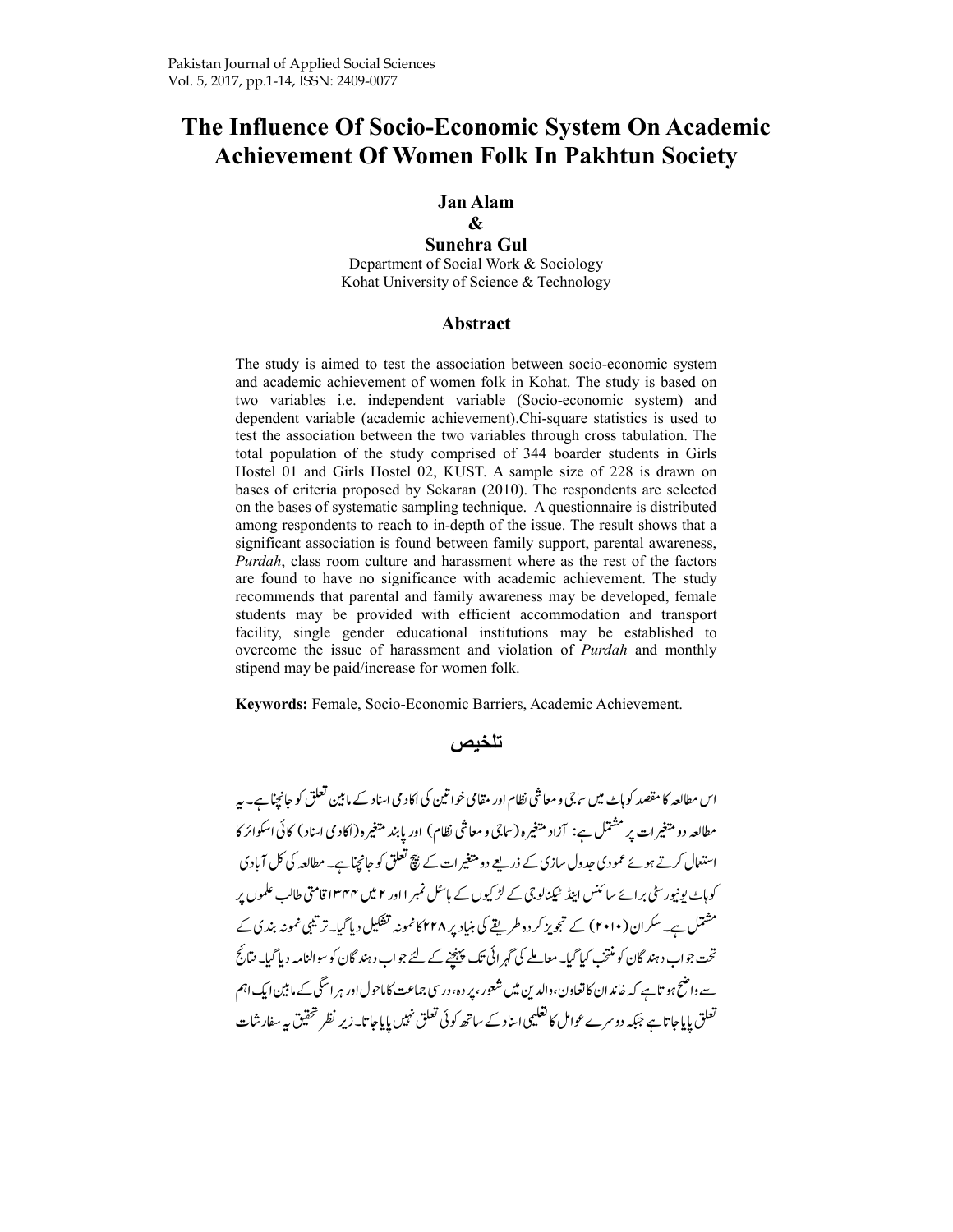-'°¢-£§-öõ-ú --'ùV->wûz--YÄ--{|-Å-üA-† --•-4
¶r- ß0-®X-&-'©--W™-´-ó
&--¨- áà---ÖÆ >-- µ-3ذ-±²,b ------³-¥Xó
î º 
î-}¹----}'ñ-)¶·-4¸

#### **Introduction**

Education is one of the important indicators of personality development as it improves human behavior, creates awareness and increases professionalism which empowers both male and female (PSLM, 2012). As a basic human right, education promotes economic growth as well and it increases human development index of a state (Okidi et al, 2004). However, to achieve these goals, it is essential to have more efforts which are directed to an increased ration of education especially in rural areas of Pakistan who cannot educate their children due to socio-economic constraints (Ashraf; Afzal; and Shurgeel, 2015).

The ratio of women education is least in Pakistan. A very little number of girls are enrolled at primary level (Memon, 2007). UNESCO (2012) also reported that Pakistan is among those countries who have poor literacy rate, the placement number of Pakistan is 130<sup>th</sup> in International Human Indicators database places which is calculated for 141 countries on the basis of adult literacy (above 15 years) which also indicated that women's literacy rate was most considerable and was found to be quite lower than males. In Khyber Pakhtunkhwa it is only 36% for female and as it is 72% for male.

The economy and other resources such as wealth are managed by male members where there are rare opportunities for the investment of women capital and they are economically dependent. The employment, political, recreational and educational activities are gender biased, men are given the higher position against women. Women are not interested or do not take interest in the education and to make any contribution to it. Negative attitude and opposition of family members and social restrictions in certain situations also prevent women from involvement in educational activities (Khan et al., 2013). Female in the rural areas are the most neglected part of the population in their schooling especially those who belong to peasant household have more subordinate position as compare to male members of the family (Song et al., 2000).

Esere (2008) suggested that women can be empowered if they are provided adequate and functional forms of literacy. Such type of education will raise the level of self realization, awareness and socio-economic development. Memon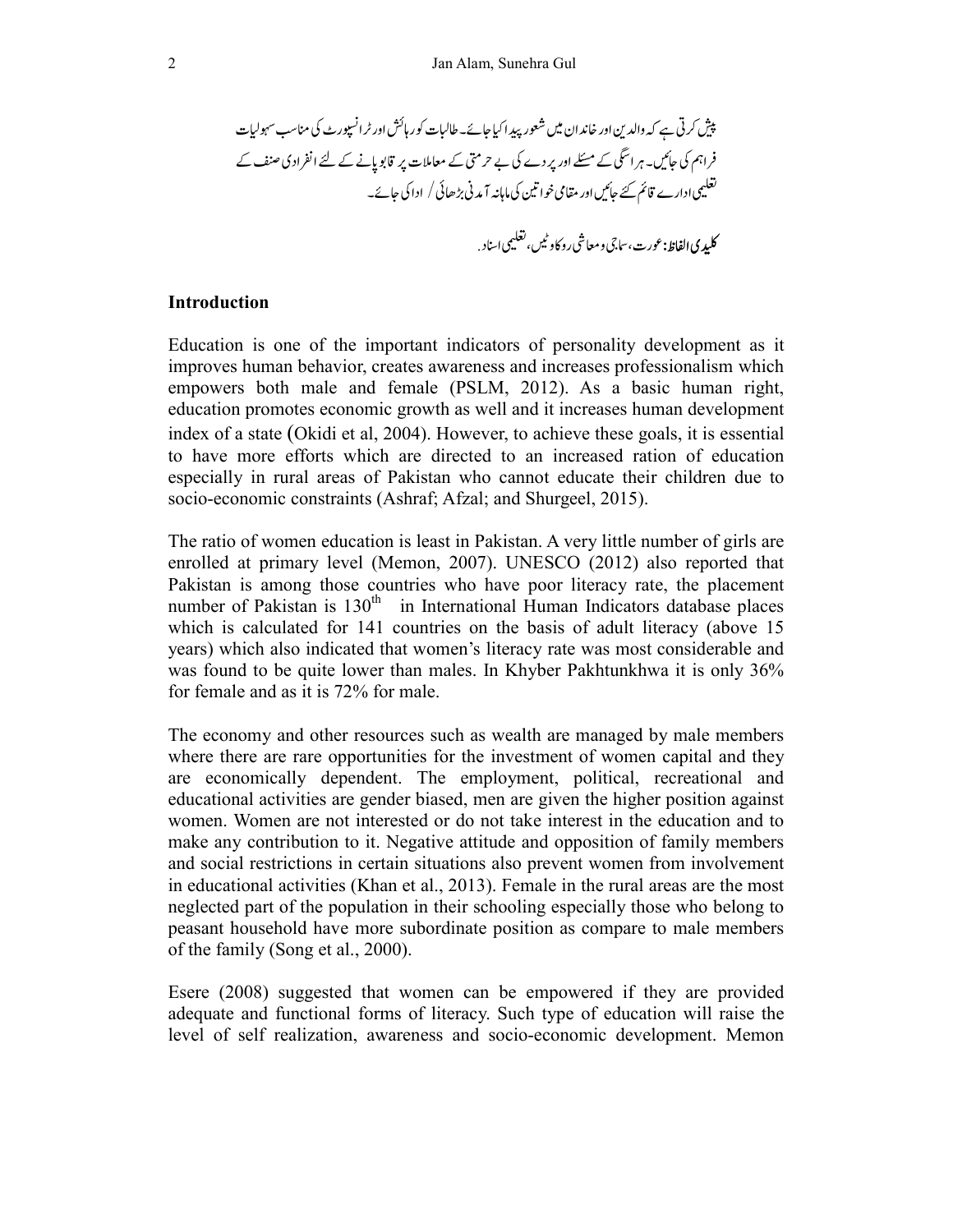(2007) believed that education provides a basis for smooth and secure working of human society. Education has profound effects on personality because it increases knowledge, competency, capability and skills (Memon; Joubish and Khurram, 2010).

# **Social Factors**

There are a number of social factors that are related to poor performance, short attendance and drop out of girls from schools. Such factors included domestic chores, less time for study, lower priority of girls' education; inability or unwillingness to pay school expanses or other indirect costs (Mack, 2009) which unable women to get higher education.

Another factor of vital importance is Gender Based Violence (GBV) in educational institutions in which sexual harassment is more threatening both at secondary schools and higher educational level (Rwezaura, 1998) in most of the cases the perpetrators are reported to be male class fellows or in some cases teachers as well (Galla et. al, 1998). Mack (2009) also found that physical or any form of sexual aggression lessens girls' entrance into educational institutions. Hallam (1994) reported that the identified forms of sexual violence included oral abuses, cartooning, black mailing, pounding and raping. Parents will be unwilling to send their daughters to such educational institutions. Odaga and Haneveld (1995) recommended that the inculcation of female teachers in educational institution will create role models for girls as well as for their safety, which will lower the misperception of female students as well parents

Furthermore teaching methodology, gender based curriculum and classroom culture also affect women academic achievement. Such type of school environment also affects the survival of girls and increases the gender gap in education. The imbalanced attitude of teacher also effect girl education negatively. Besides, most of the people do not send their girls to far flung/ distant schools, colleges and universities (Kinyanjui, 1993; World Bank, 1992).

Physical security in some institution is reported to be poor who also limits women participation in education. Women folk need to be secured socio-culturally as well as financially (Colin & Nadine, 1997). It is believed that male member of the family are preferred as compare to female due to the idea that men are physically strong and can defend themselves. Most of the societies are gender biased in decision making, economic and educational opportunities, and political and other fundamental rights and opportunities (Brock & Cammish, 1993). Therefore it is necessary to secure women against physical violence, privacy and socio-cultural biasness (Herz et al., 1991; Njau & Sheila, 1998).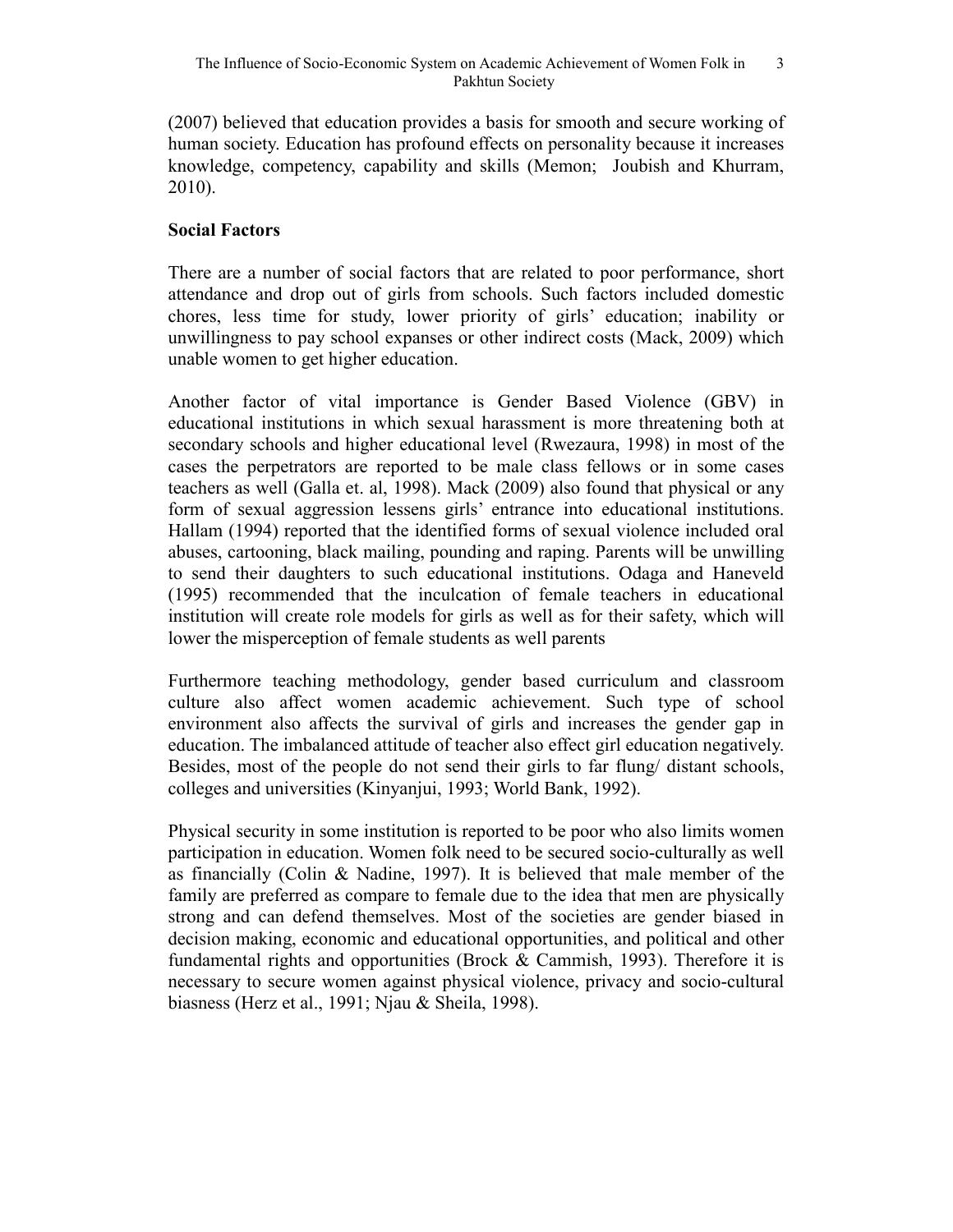Some parents are unaware of the importance of girls' education so they do not want to educate their daughters which cause less enrolment of girls in schools (Odaga & Heneveld, 1991). Cammish and Brock (1994) Davison and Kanyika (1992) found that parents prefer household activities for their girls as compare to education. Women are confined to domestic chores such as bringing water and fuel wood, cooking and caring of younger siblings.

Masha (1994) believed that poor literacy is due to culture, religion, economy, early marriage and common hostile attitude towards women. Whereas Caldwell and Caldwell (2005) found that women face cultural constraints like *Purdah*<sup>1</sup> system that prevent women from taking part in educational activities and rigid gender roles like household exclusive for females.

### **Economic Factors**

Economy plays a significant role in over all development of human personality. It is believed that those parents who enjoy a high socio-economic status in society are more able to send their young children to school because they have easier access to all necessary resources for promoting and supporting their children whereas those families who are lacking financial resources are failed to promote and bear school expanses. Therefore with low socio-economic status makes students less equipped as compare to those having medium or high economic status (Memon, Joubish and Khurram, 2010).

Davison (1993) indicates male dominancy in inheritance is an important factor in resource benefit therefore boys are foremost beneficiaries. According to Odaga & Heneveld (1995) and Njau & Sheila (1998) the most important of these opportunities is direct costs of schooling, employment opportunities, socioeconomic status, parental/family investment behavior, the economic value of girls education, rural/ urban residence, decision making and property distribution.

Another important reason is that male education is perceived as investment and future asset, it will also benefit the entire household whereas female is likely to be dependent housewife and after marriage as she becomes her husband's property. Such misperception, lack of family and parental motivation and discouraging attitude keeps Pakhtun women away from education (Mack, 2009).

Herz (1991) believed that girls' education is also beneficial in the future, therefore parents needs to spend on their daughter's education also. Those societies in which education is not mandatory, parents fail to decide whether and how much to educate their daughters. The quality of education also falls where the cost of education is high especially those who suffer from poor income resources, may perceive that the expected returns may not justify the present expenditures. Girls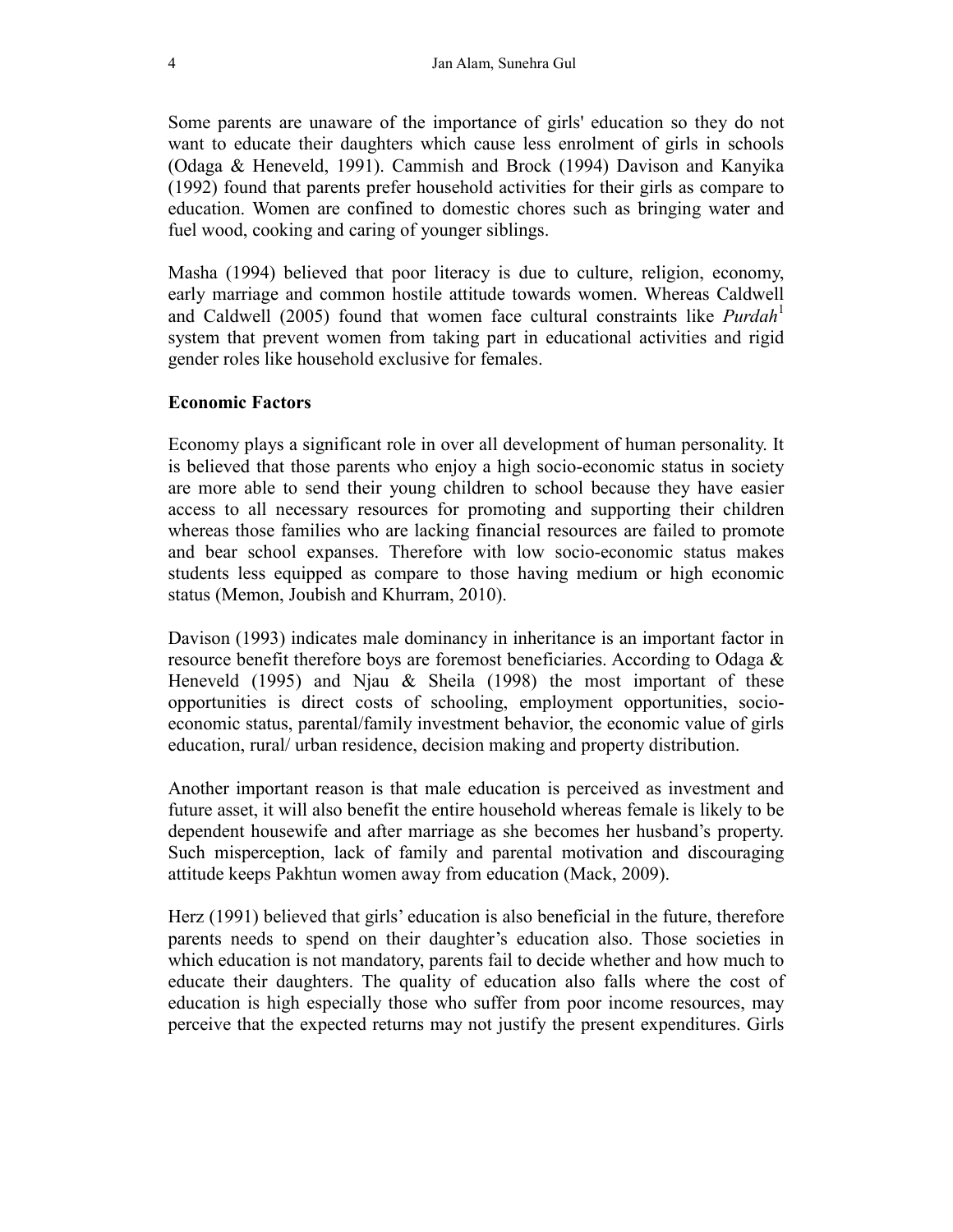in such societies seem to be more vulnerable and secluded because parents hesitate pay education expenses. Oxaal (1997) reported that the ratio of women education is lower and there is a wide gender gap especially in poor countries.

Adolescent girls are confronted with less access to financial capital and limited opportunities to gain the education, knowledge, and skills which is a barrier of economic advancement. They are not supported socially as well as financially due to the persistent community social values and norms. Girls in such societies are at the bottom of socio-economic ladder. They are lacking confidence, absence of social network and poor health outcomes (Fewer and Dunnining, 2013) which effects the whole family.

# **Objectives of the Study**

- 1. To measure is the perception and attitude of community towards the educational need and legacy in relation to woman.
- 2. To find out socio-economic conditions is restricting woman academic achievement in Pakhtun society.
- 3. To put forward policy recommendations on the basis of findings of the study.

# **Research Methodology**

The present study focused on socio-economic system and its association with academic achievement of female students at Kohat University of Science and Technology (KUST). The study is undertaken with the following methods and procedures.

### **Population and Universe**

The universe is finite with internally heterogeneous groups consisted of Boarder Female students of KUST. The total numbers of female boarder students is 344 which are further divided into two strata as Girls Hostel No.1 and Girls hostel No.2.

### **Sampling and Sample Size**

Kothari (2004) suggested that the size of sample should be optimum it may neither be excessively large, nor too small. A most favorable sample is one which necessitates efficiency, representativeness, reliability and flexibility. Keeping in view 228 respondents are chosen out of 344 by using the methodology designed by Sekaran (2010).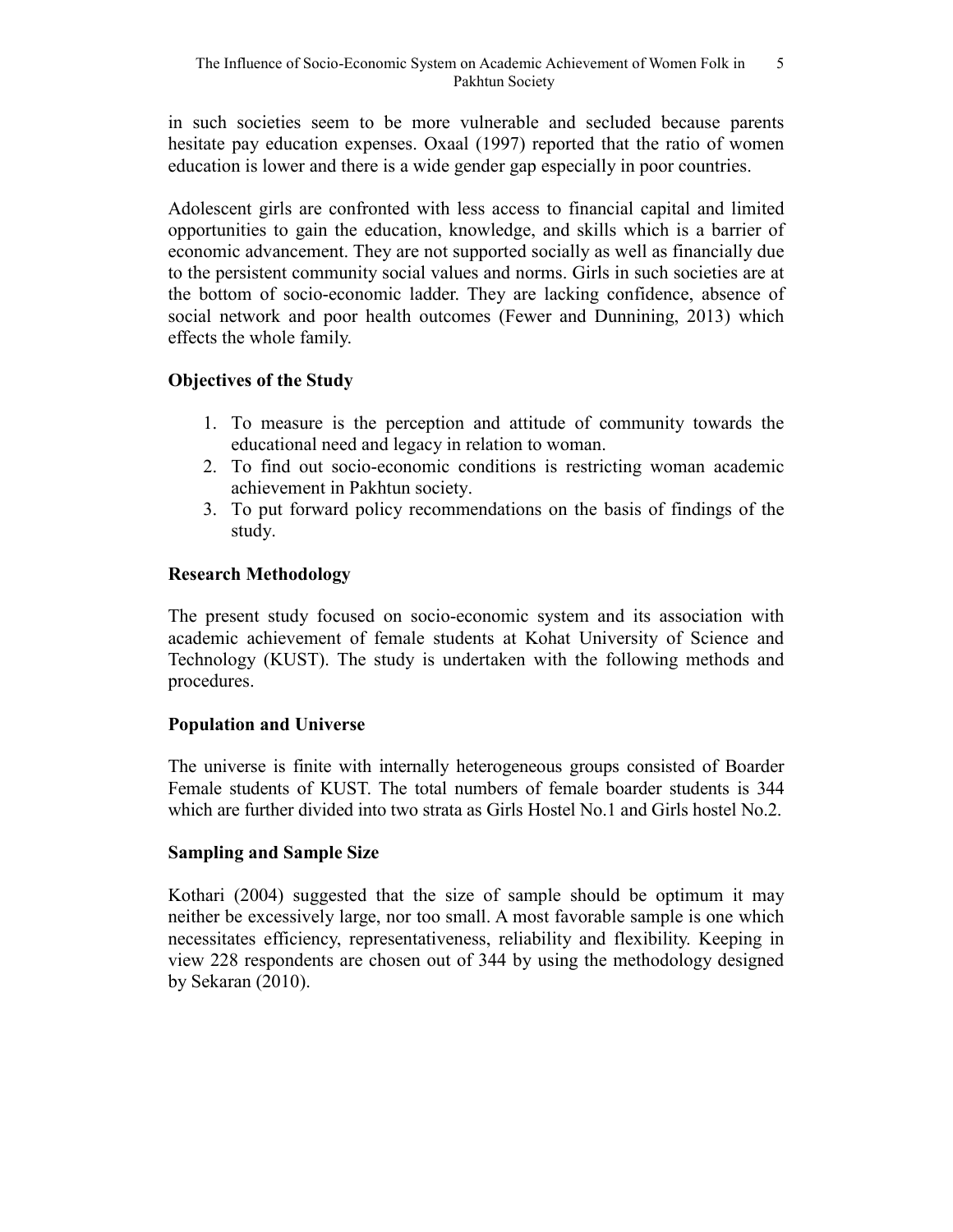The population is arranged on the on the basis of list provided by Provost Office. The respondents are approached through systematic random sampling technique. Every  $i^h$  respondent (i.e. Room no.) is selected, the formula is as under

 $K = N/n$ Where;  $K =$  Sample interval N=is total population  $n =$  is required sample size.

| .<br>Distribution of population and sample size                                     |                        |                    |  |  |  |  |  |
|-------------------------------------------------------------------------------------|------------------------|--------------------|--|--|--|--|--|
| <b>Population</b>                                                                   | <b>Population size</b> | <b>Sample Size</b> |  |  |  |  |  |
| Girls Hostel No.1                                                                   | 194                    | 120                |  |  |  |  |  |
| Girls hostel No. 2.                                                                 | 150                    | 108                |  |  |  |  |  |
| <b>Total</b>                                                                        | 344                    | 228                |  |  |  |  |  |
| $\Gamma_{\text{current}}$ $D_{\text{current}}$ $\Omega_{\text{test}}$ $VUUT$ (2014) |                        |                    |  |  |  |  |  |

**Table: 1** 

 *Source: Provost Office KUST, (2014).* 

### **Data Collection**

A detailed questionnaire incorporating all desired aspects of the study is used to collect data. It is further checked through pre-test and the ambiguities are addressed before the final stage of data collection.

### **Data Analysis**

We use Statistical Package for Social Sciences i.e. SPSS (20 Version) for data analysis. Bivariate analysis is carried between dependent (Academic achievement) and independent variables (Socio-economic system) by using Chi Square  $(\chi^2)$ . According to Kothari (2004) Chi Square  $(\chi^2)$  test is of prime importance for a social scientist to test significance of association between dependent and independent variables. The Chi Square  $(\chi^2)$  test is used while adopting the procedure outlined by McCall and Robert (1975).

$$
\chi^2 = \sum_{i=1}^r \sum_{j=1}^c \frac{(O_{ij} - e_{ij})^2}{e_{ij}}
$$

Where, " $O_{ij}$ " is the observed frequency in the cell corresponding to the intersection of the I-<sup>th</sup> row and J-<sup>th</sup> column, "r" the number of rows and "c" the number of columns.

The formula simply directs one to take the square formulation of the frequencies for each cell, divided by the expected frequency. The resulting value is distributed as Chi Square with relevant degrees of freedom, calculated as follows.

$$
d.f. = (r-1) (c-1)
$$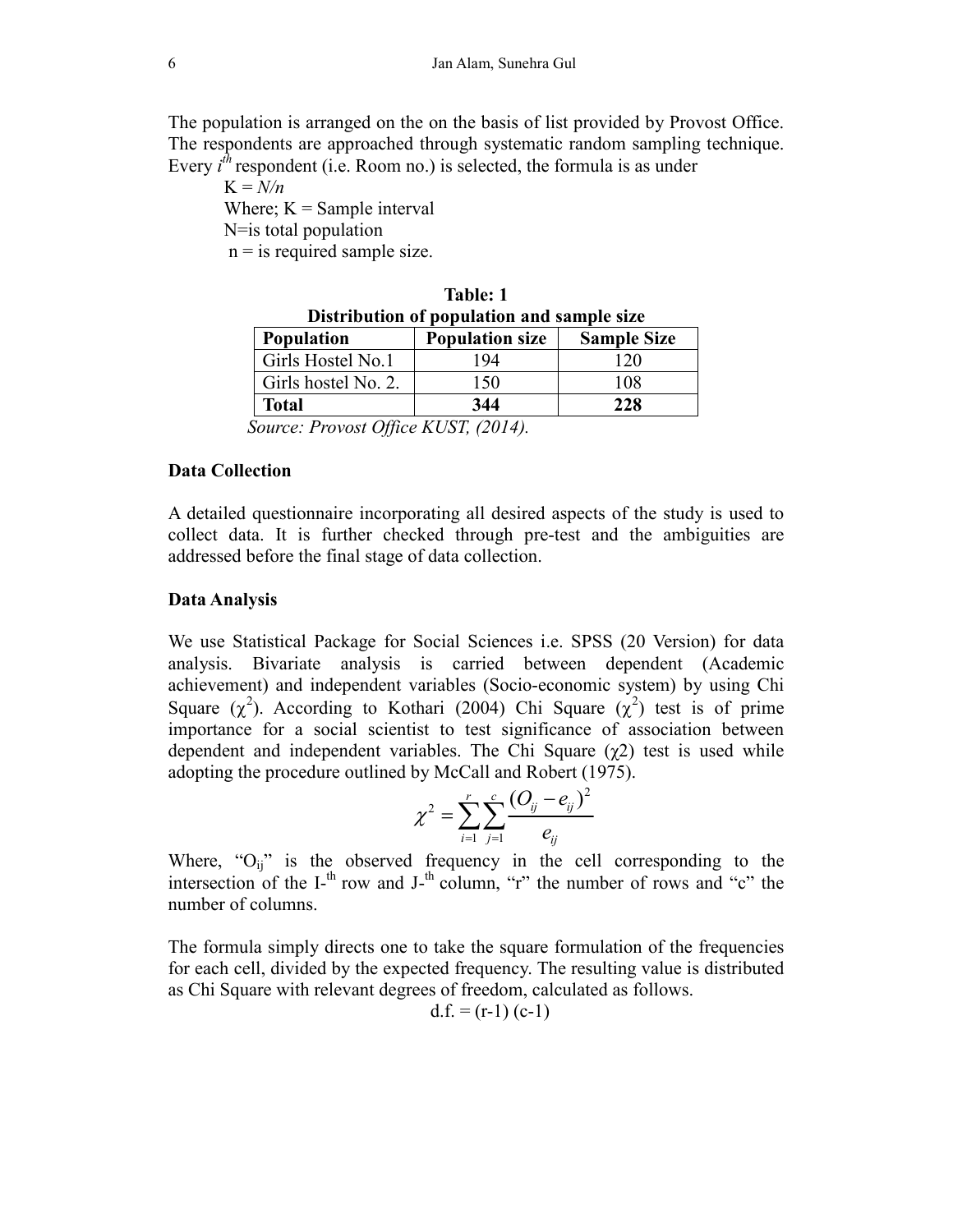### **Results and Discussion**

Getting education is not an easier job especially when it is confronted with the issue of gender in traditional societies such as Pakhtun Society. Pakhtun women are strong, brave and confident enough as they face many hardships throughout their lives. They are deprived of the basic rights such as employment and education, which not only effect women folk but Pakhtun society as whole.

Women are custodians of their families. They have been from a very long time gifted with many family responsibilities. Traditionally they play different social roles such as caring their family members, maintenance of home, feeding of the family, preservation of family health and in some cases impart to home economy in suitable manner (i.e. Bread Earners). The simple suggestion of this reality is that the woman of today's age is not likely to play these roles efficiently unless she is equipped with sufficient education. Today women face lots of problems both inside and outside the educational institutions. The study reveals that;

A significant (p<0.003) relationship is detected between family role and academic achievement. Family structure of the research area shows that it is male dominated and composed of all blood relatives i.e. father, mother, brother/s, sister/s and other blood relatives. The research reveals that the role of these members in educating the female member of the family is vital. It has both positive and negative impacts on women education. The research finds are inline Mack (2009); Ogada and Heneveld (1991) and Khan et al (2013).

The relationship  $(p<0.004)$  is found significant between parental role and academic achievement. The result depicts parental role is important in girl education as in most of the families of the research area the power of decision making is vested in parent mainly father. The decision of father or in some cases mothers' decision is final. No other member of the family can go beyond it, which may be significant in providing education to their daughter/s. The research finding is similar to Mack (2009); Kinyanjui (1993) and World Bank (1992).

A non significant (p<0.149) relation is observed between self awareness and academic achievement. The research depicts that women of the research area knows the importance of education. They are motivated and self aware of the needs and importance of education. The result is in consonance with Camish and Brike (1994) and Njau and Wamahiu, (1998).

Priority of male over female and academic achievement shows a non significant  $(p<0.136)$  relation. It reveals that most of the respondents of the study area have no discrimination in their families. One of the reasons could be that all the respondents are getting university level of education, which is an indicator that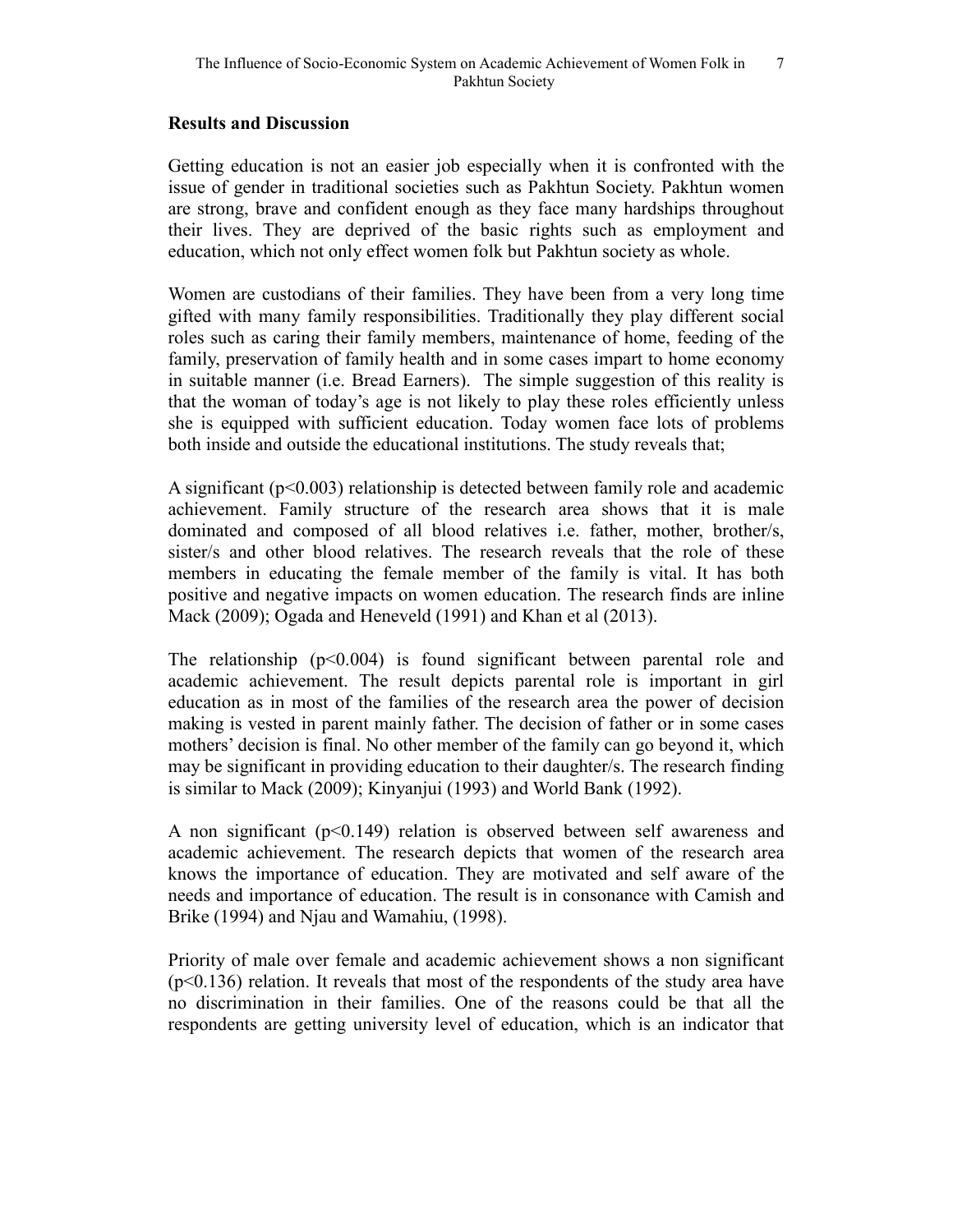their families do not discriminate in terms of education. The finding is incongruent with Herz (1991) and Mack (2009).

Similarly a non significant ( $p<0.168$ ) relation is extracted between domestic chores and academic achievement and a non significant  $(p<0.341)$  relationship between less time for study and academic achievement respectively. The study findings suggest that respondents of the study have no barriers such as domestic chores as they are boarder students. They have enough time for study at hostel. They have the opportunity to manage their activities especially off time study according to the available time. The research finding is dissimilar to Camish and Brock (1994) and Davison and Knayika (1992).

The study shows a significant  $(p<0.005)$  relation between distance from educational institution and academic achievement. It could be deduced from the findings that it is not easy for women of distant areas to approach to the educational institution. Besides, there are socio-cultural barriers that confine women to home, if there is no nearby educational institution. The research result is same as Masha (1994) and Khan et al. (2013).

Similarly a significant relation is found between violation of *Purdah,* class room culture and harassment and academic achievement. The relations are  $(p<0.004)$ ,  $(p<0.002)$  and  $(p<0.004)$  relationship respectively. The findings suggest that *Purdah* is an important aspect of social life in the study area. The mode of education at Higher level is co-education therefore most of the families associate it with violation of honor. Other key factors are class culture and the fear of harassment which are not acceptable to most of the families of the study area because of religious interpretation and Pakhtun code of ethics (i.e. *Pakhtunwali*<sup>2</sup>). The end result is similar to Caldwell & Caldwell (2005) and Alam et al. (2014).

The relation between poor economic resources and academic achievement is traced as  $(p<0.004)$ . The result suggests that respondents of the study area are provided with resources to get education in a desired way. Similarly female from middle or high family may be more capable to get education. But a large number of Pakhtun women could not get enough education and even up to primary level so they remain ignorant, unskilled and unemployed due to poor economic status. Analogous result was found by Memon; Joubish and Khurram (2010), Song et al. (2000) and Naju & Sheila (1998).

The association between job opportunity and academic achievement is  $(p<0.05)$ relationship. Findings of the study suggest that women are fewer chances of jobs after completion of the degree/desired specialization because majority of them are confined to home after marriage, especially in the study area. A complementary result is found by Esere (2008) and Song et al. (2000).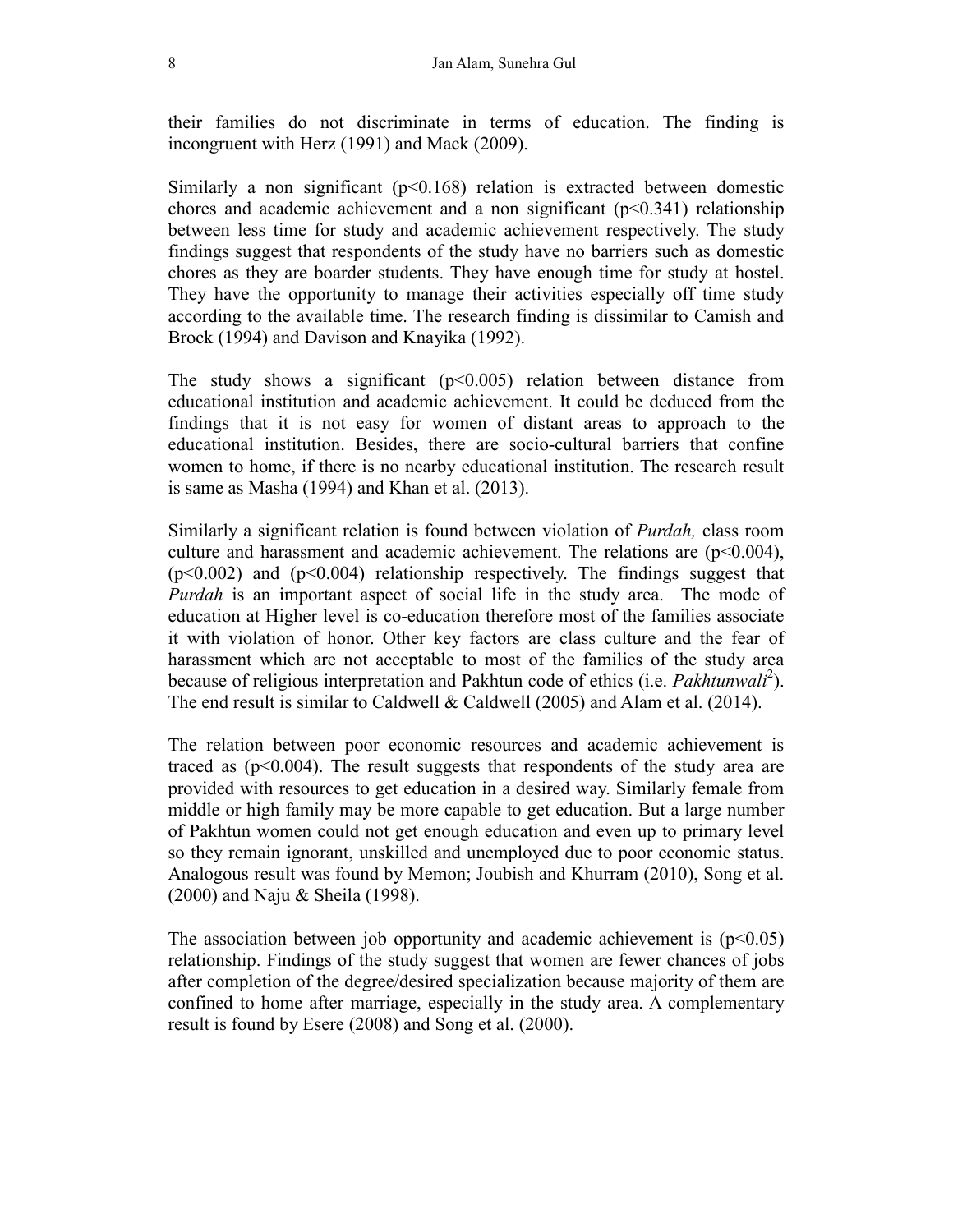| Socio-economic               | cconomne system unu u<br>Academic achievement<br><b>Response</b> |                        |                    | Total               | <b>Test</b>             |                                      |
|------------------------------|------------------------------------------------------------------|------------------------|--------------------|---------------------|-------------------------|--------------------------------------|
| system                       |                                                                  | Positive               | Negative           | Undecided           |                         | statistics                           |
| Family support               | Strongly agree                                                   | 105(46.06)             | 13(5.7)            | 4(1.75)             | 122(53.50)              | $\chi$ 2=11.137                      |
|                              | Agree                                                            | 68(29.8)               | 3(1.31)            | 0(00)               | 71(31.14)               | (.003)                               |
|                              | Disagree                                                         | 5(2.19)                | 1(0.43)            | 0(00)               | 6(2.63)                 |                                      |
|                              | St. Disagree                                                     | 6(2.63)                | 0(00)              | 11(4.82)            | 17(7.45)                |                                      |
|                              | Undecided                                                        | 8(3.50)                | 4(1.75)            | 0(00)               | 12(5.26)                |                                      |
| Parental                     | Strongly agree                                                   | 76(33.33)              | 6(2.63)            | 3(1.31)             | 85(37.28)               | $\chi$ 2=4.021                       |
| awareness                    | Agree                                                            | 16(7.01)               | 9(3.94)            | 13(5.70)            | 38(16.66)               | (0.004)                              |
|                              | Disagree                                                         | 9(3.94)                | 0(00)              | 2(0.87)             | 11(4.82)                |                                      |
|                              | St. Disagree                                                     | 25(10.96)              | 21(9.21)           | 0(00)               | 46(20.17)               |                                      |
|                              | Undecided                                                        | 13(5.70)               | 18(7.89)           | 17(7.45)            | 48(21.05)               |                                      |
| Self awareness               | Strongly agree                                                   | 48(21.05)              | 26(11.40)          | 22(9.64)            | 96(42.10)               | $\sqrt{2} = 3.341$                   |
|                              | Agree                                                            | 55(24.12)              | 13(5.70)           | 5(2.19)             | 73(32.01)               | (0.149)                              |
|                              | Disagree                                                         | 19(8.33)               | 7(3.07)            | 13(5.70)            | 37(16.22)               |                                      |
|                              | St. Disagree                                                     | 10(4.38)               | 5(2.19)            | 1(0.43)             | 16(7.01)                |                                      |
|                              | Undecided                                                        | 4(1.75)                | 2(0.87)            | 0(00)               | 6(2.63)                 |                                      |
| Priority of male             | Strongly agree                                                   | 36(15.78)              | 18(7.89)           | 34(14.91)           | 90(39.47)               | $\chi$ 2=4.842                       |
| education                    | Agree                                                            | 17(7.45)               | 8(3.50)            | 13(5.70)            | 38(16.66)               | (0.136)                              |
|                              | Disagree                                                         | $\overline{41}(17.98)$ | 6(2.63)            | 5(2.19)             | $\overline{52}(22.80)$  |                                      |
|                              | St. Disagree                                                     | 39(17.10)              | 5(2.19)            | 3(1.31)             | 47(20.61)               |                                      |
|                              | Undecided                                                        | 0(00)                  | 1(0.43)            | 0(00)               | 1(0.43)                 |                                      |
| Domestic chores              | Strongly agree                                                   | 13(5.70)               | 9(3.9)             | 15(6.75)            | 37(16.22)               | $\chi$ 2=3.125                       |
|                              | Agree                                                            | 10(4.3)                | 8(3.5)             | 14(6.14)            | 32(14.03)               | (0.168)                              |
|                              | Disagree                                                         | 60(26.31)              | 19(8.33)           | 4(1.75)             | 83(36.40)               |                                      |
|                              | St. Disagree                                                     | 40(17.54)              | 16(7.01)           | 5(2.19)             | 61(26.75)               |                                      |
|                              | Undecided                                                        | 12(5.26)               | 3(1.31)            | 0(00)               | 15(6.57)                |                                      |
| Less time for                | Strongly agree                                                   | 61(26.75)              | 12(5.26)           | 23(10.08)           | 96(42.10)               | $\chi$ 2=4.331                       |
| study                        | Agree                                                            | 43(18.85)              | 6(2.63)            | 4(1.75)             | 53(23.24)               | (0.341)                              |
|                              | Disagree                                                         | 15(6.57)               | 3(1.31)            | 0(00)               | 18(7.89)                |                                      |
|                              | St. Disagree                                                     | 9(3.9)                 | 7(3.07)            | 0(00)               | 16(7.01)                |                                      |
|                              | Undecided                                                        | 20(8.77)               | 15(6.57)           | 10(4.38)            | 45(19.73)               |                                      |
| Distance from<br>Educational | Strongly agree                                                   | 88(38.59)              | 15(6.57)           | 13(5.70)<br>8(3.50) | 116(50.87)              | $\chi$ <sup>2=</sup> .315<br>(0.264) |
| institution                  | Agree<br>Disagree                                                | 39(17.10)<br>19(8.33)  | 6(2.63)<br>7(3.07) | 13(5.70)            | 53(23.24)<br>37(16.22)  |                                      |
|                              | St. Disagree                                                     | 11(4.82)               | 9(3.9)             | 0(00)               | 20(8.77)                |                                      |
|                              | Undecided                                                        | 2(0.87)                | 0(00)              | 0(00)               | 2(0.87)                 |                                      |
| Violation of                 | Strongly agree                                                   | 113(49.56)             | 8(3.50)            | 6(2.63)             | 127(55.70)              | $\chi$ 2=10.924                      |
| Purdah                       | Agree                                                            | 50(21.92)              | 26(11.40)          | 0(00)               | $\overline{76}$ (33.33) | (.004)                               |
|                              | Disagree                                                         | 15(6.57)               | 3(1.31)            | 0(00)               | 18(7.89)                |                                      |
|                              | St. Disagree                                                     | 7(3.07)                | 0(00)              | 0(00)               | 7(3.07)                 |                                      |
|                              | Undecided                                                        | 0(00)                  | 0(00)              | 0(00)               | 0(00)                   |                                      |
| Class room culture           | Strongly agree                                                   | 143(62.71)             | 10(4.38)           | 0(00)               | 153(67.10)              | $\sqrt{2}$ =13.52                    |
|                              | Agree                                                            | 37(16.22)              | 8(3.50)            | 0(00)               | 45(19.73)               | (0.002)                              |
|                              | Disagree                                                         | 20(8.77)               | 5(2.19)            | 0(00)               | 25(10.96)               |                                      |
|                              | St. Disagree                                                     | 4(1.78)                | 1(0.43)            | 0(00)               | 5(2.19)                 |                                      |
|                              | Undecided                                                        | 0(00)                  | 0(00)              | 0(00)               | 00(00)                  |                                      |
| Harassment                   | Strongly agree                                                   | 110(48.24)             | 13(5.70)           | 8(3.50)             | 131(57.45)              | $\chi$ 2=10.739                      |
|                              | Agree                                                            | 56(24.56)              | 7(3.07)            | 0(00)               | 63(27.63)               | (.004)                               |
|                              | Disagree                                                         | 16(7.01)               | 8(3.50)            | 0(00)               | 24(10.52)               |                                      |
|                              | St. Disagree                                                     | 10(4.38)               | 0(00)              | 0(00)               | 10(4.38)                |                                      |
|                              | Undecided                                                        | 0(00)                  | 0(00)              | 0(00)               | 0(00)                   |                                      |
| Poor Economic                | Strongly agree                                                   | 93(40.78)              | 8(3.50)            | 3(1.31)             | 104(45.61)              | $\chi$ 2=6.371                       |
| Resources                    | Agree                                                            | 46(20.17)              | 23(10.08)          | 9(3.94)             | 78(34.21)               | (.004)                               |
|                              | Disagree                                                         | 9(3.94)                | 1(0.43)            | 0(00)               | 10(4.38)                |                                      |
|                              | St. Disagree                                                     | 13(5.70)               | 6(2.63)            | 8(3.50)             | 27(11.84)               |                                      |
|                              | Undecided                                                        | 6(2.63)                | 3(1.31)            | 0(00)               | 9(3.94)                 |                                      |

**Table: 2 Association between socio-economic system and academic achievement**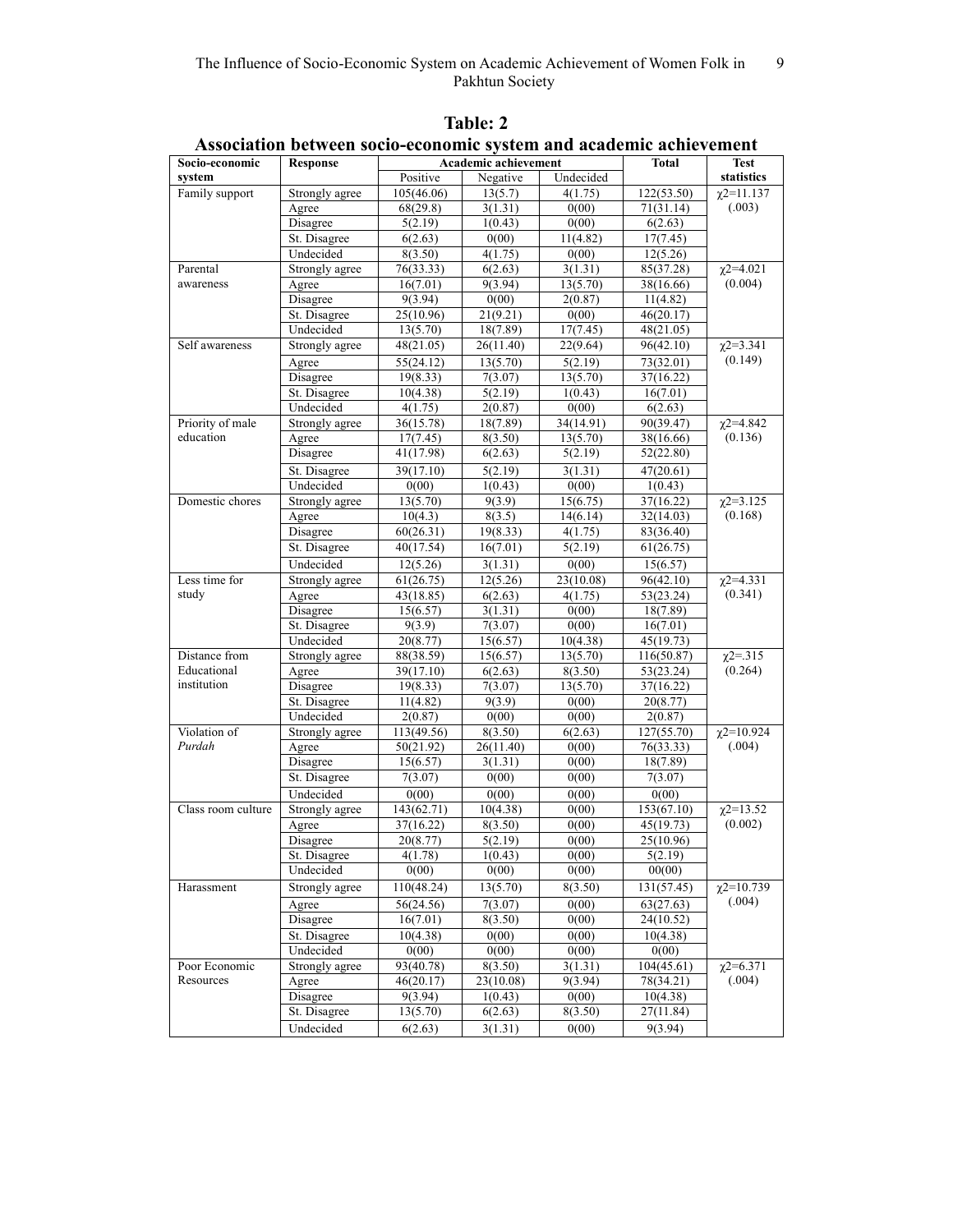| Absence of    | Strongly agree  | 103(45.17) | 16(7.01) | 20(8.77) | 139(60.96) | $\gamma$ 2=9.136 |
|---------------|-----------------|------------|----------|----------|------------|------------------|
| employment    | Agree           | 40(17.54)  | 8(3.50)  | 0(00)    | 48(20.05)  | 005              |
| opportunities | <b>Disagree</b> | 14(6.14)   | 5(2.19)  | 0(00)    | 19(8.33)   |                  |
|               | St. Disagree    | 1(4.82)    | 7(3.07)  | 0(00)    | 18(7.89)   |                  |
|               | Jndecided       | 4(1.78)    | 0(00)    | 0(00)    | 4(1.78)    |                  |

#### **Conclusions**

The research reveals that socio-economic system is significantly associated with women education. Some of the important social norms are *Pakhtunwali* and *Purdah*. Besides, women education is not favourable due to coeducational institutions therefore women are confined to hold house activities. Another important thing that is deeply rooted idea in our society is that investment on boys' education is beneficial for the whole family. Family and parental awareness about female education is also important. Other important factors are poverty, distance from educational institutions and security problems negatively effect education.

#### **Recommendations**

- 1. Those strategies need to be encouraged that helps to develop mindset of parent/family develop regarding girls education.
- 2. To ensure *Purdah* and avoid harassment, consideration may be given to increase the number single-sex universities.
- 3. Better participation of women and expansion education and training women may can be achieved through efficient residential, transportation facilities and security facilities and special focus on primary education in rural areas.
- 4. Women may be provided with economic opportunities especially after getting a Degree so that they may prove themselves a "Role Model" for other women and their parents and families.
- 5. Girls may be respected and provided with secure treatment especially in co-educational institutions to build confidence and ensure their deep hearted attention to their study.
- 6. Provision/increase in stipend on monthly basis may be fruitful in overcoming the issues of educational expenses.

### **End Notes**

- 1. The concept of *Purdah* is protection of female chastity, it is uncompromising and the matter of shame is attached it (Alam and Ali, 2013).
- 2. *Pakhtunwali* is an unwritten code of life of *Pakhtun*. All the norms and values are deeply rooted in *Pakhtunwali (Alam et al, 2014)*.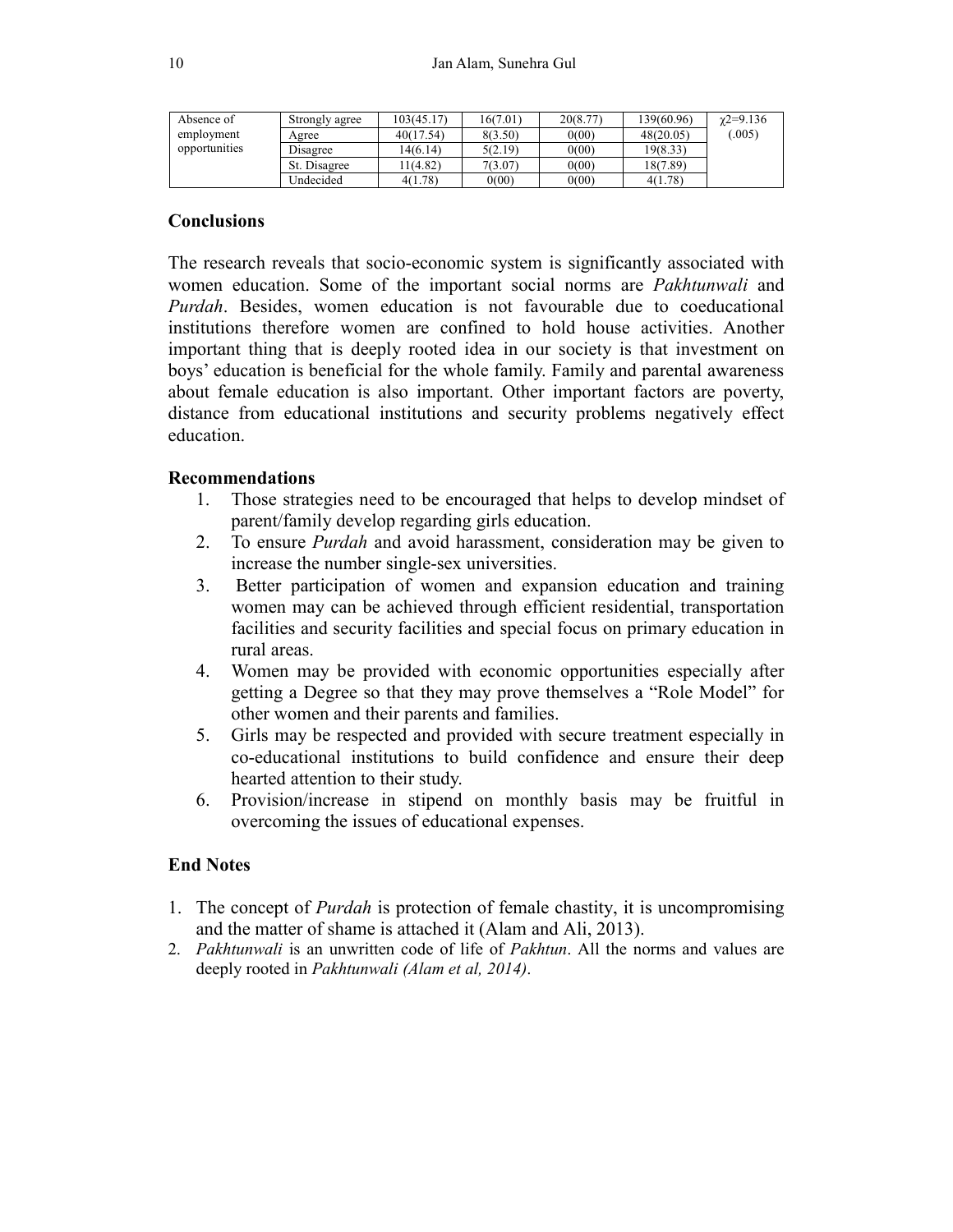### **References**

- Alam, J., Ali, R, S., Shah, M. & Jamal, H. (2014). Feuds: An Arena of Pakhtunwali and Violence among Pakhtun of Afridi Tribe, *FWU Journal of Social Sciences,* vol.8:02, pp.36-41.
- Alam, J. & Ali, R, S. (2013). Honor: An Uncompromised Feature of Afridi Tribe, *Journal of Law and Society,* University of Peshawar, Pakistan, vol.44:63, pp.115-127.
- Ashraf, E., Afzal, Y, M. & Shurgeel, K, H. (2015). A Review of Rural Women Education in Pakistan, *Science International Journal*, vol.27:1, pp.555- 559.
- Brock, C. & Cammish, N. (1993). Factors Affecting Female Participation in Education in Seven Developing Countries, Universities of Oxford and Hull Universities of Oxford and Hull 1997- Education Research Paper No. 09, 1993, p-96.
- Caldwell, J. & Caldwell, B, K. (2005). Family Size and Control by Infanticide in the Great Agrarian Societies of Asia. *Journal of Comparative Family Studies*, vol.36:2, pp.205-226.
- Colin, B. & Nadine, C. (1997) Factors Affecting Female Participation in Education in Seven Developing Countries - Education, Department for International Development (FODA). http://r4d.dfid.gov.uk/PDF/ Outputs/Misc-Education/paper09.pdf
- Davison, J. (1993). School Attainment and Gender: Attitudes of Kenyan and Malawian. http://www.sdnp.org.mw/womens\_voice/edupg4.htm
- Davison, J. & Kanyuka, M. (1992). Girls Participation in Basic Education in Development. 14/3. *European Journal of Business and Social Sciences*, vol.2:4, pp.25-31.
- Esere, M, O. (2008). Effect of Sex Education Program on At-Risk Sexual Behaviour of School Going Adolescents in Ilorin Nigeria, *African Health Sciences*, vol.8:2, pp.120-125.
- Fewer, S., J. Ramos & D. Dunning. (2013). Economic Empowerment Strategies for Adolescent Girls: A Research Study Conducted for the Adolescent Girls' Advocacy and Leadership Initiative. Oakland, CA: Public Health Institute.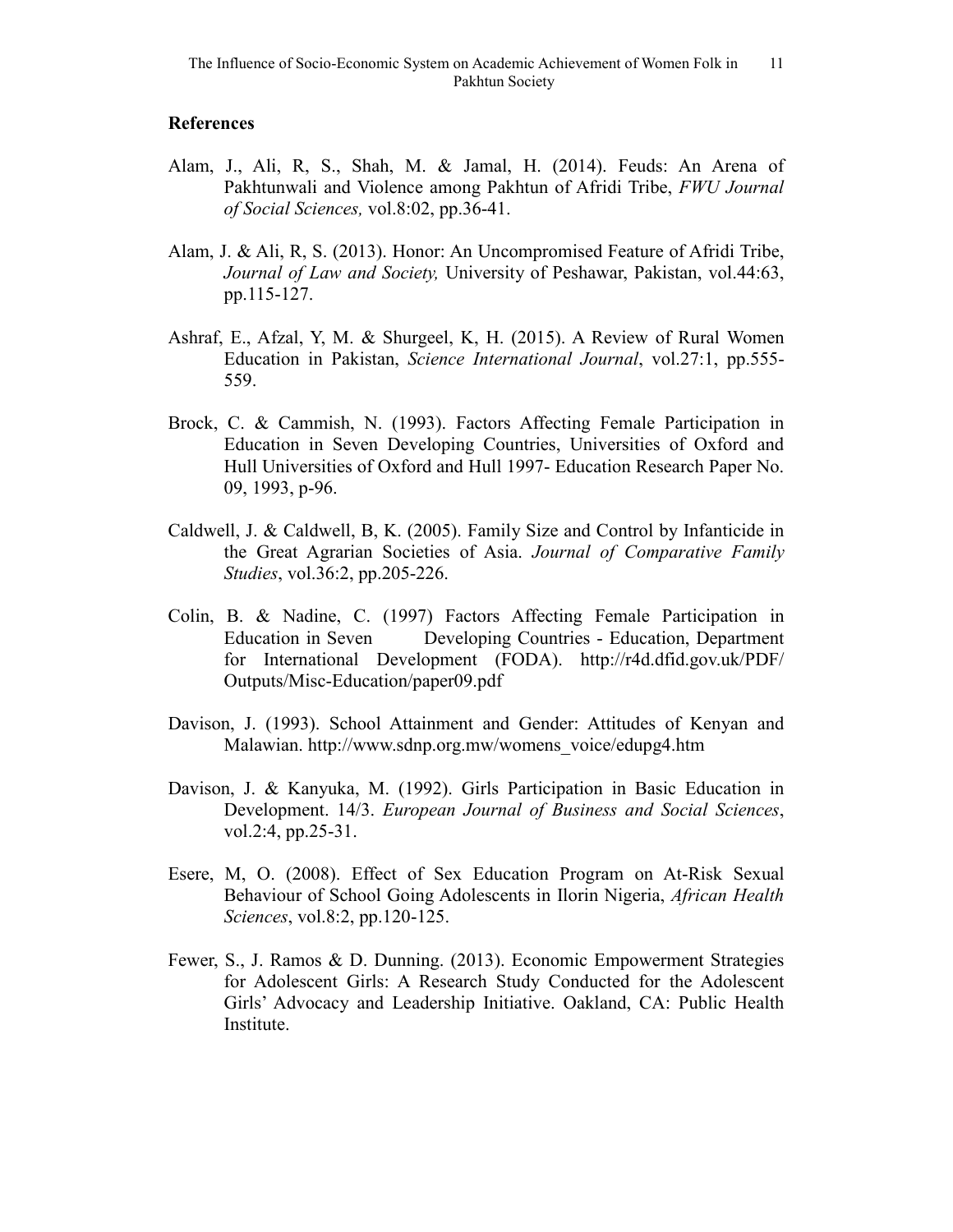- Galla, B. M., Plummer, B, D., White, R., Meketon, D., D'Mello, S, K. & Duckworth, A, L. (1998). The Academic Diligence Task (ADT): Assessing individual differences in effort on tedious but important school work, *Contemporary Educational Psychology*, vol.39:4, pp.314-325.
- Hallam, S. (1994). Crimes without Punishment: Sexual Harassment and Violence against Female students in Schools and Universities in Africa. Discussion Paper No.4.London: African Rights.
- Herz, B. (1991). Letting Girls Learn: Promising Approaches in Primary and Secondary Education. Washington .D.C. World Bank. http://go.worldbank.org/ ET4S6TEXY0.
- Herz, B., Subbarao, K., Habib, M. & Raney, L. (1991). Letting Girls Learn: Promising Approaches in Primary and Secondary Education. World Bank Discussion Paper No 113, Washington D.C.
- Khan, H., Ali, A., Khan, R. & Zia, A. Y. (2013). Social Constraints of Female Education in Pakhtoon Society, *European Journal of Business and Social Sciences*, vol.2:4, pp.25-31.
- Kinyanjui, K. (1993). Enhancing Women's Participation in the Science Based Curriculum: The case of Kenya, The University of Michigan Press.
- Kothari, C. R. (2004). Research methodology: Methods and techniques, New Age International (P) Limited, Publishers (New Delhi, India).
- Kumar, R. (2005). Research Methodology:  $2<sup>nd</sup>$  Edition, A Step by Step Guide for Beginners, Sage Publication Ltd (London, UK).
- Laura, M. (2009). Girls Getting to Secondary School Safely: Combating Genderbased Violence in the Transportation Sector in Tanz African Child Policy Forum. Born to High Risk: Violence against Girls in Africa.
- Mack, L. (2009). Girls getting to Secondary School Safely: Combating Gender- Based Violence in the Transportation Sector in Tanzania, Academy for Educational Development (AED) http://files.eric.ed.gov/fulltext/ED537465.pdf.
- Masha, G. I. (1994). Women's Access to Education. Issues of Tradition and Culture. A Paper Presented at the National Conference on Education Kano State College of Education, Kano. Master plan of Operations Country Programme of Co-operation Part 2 (2001).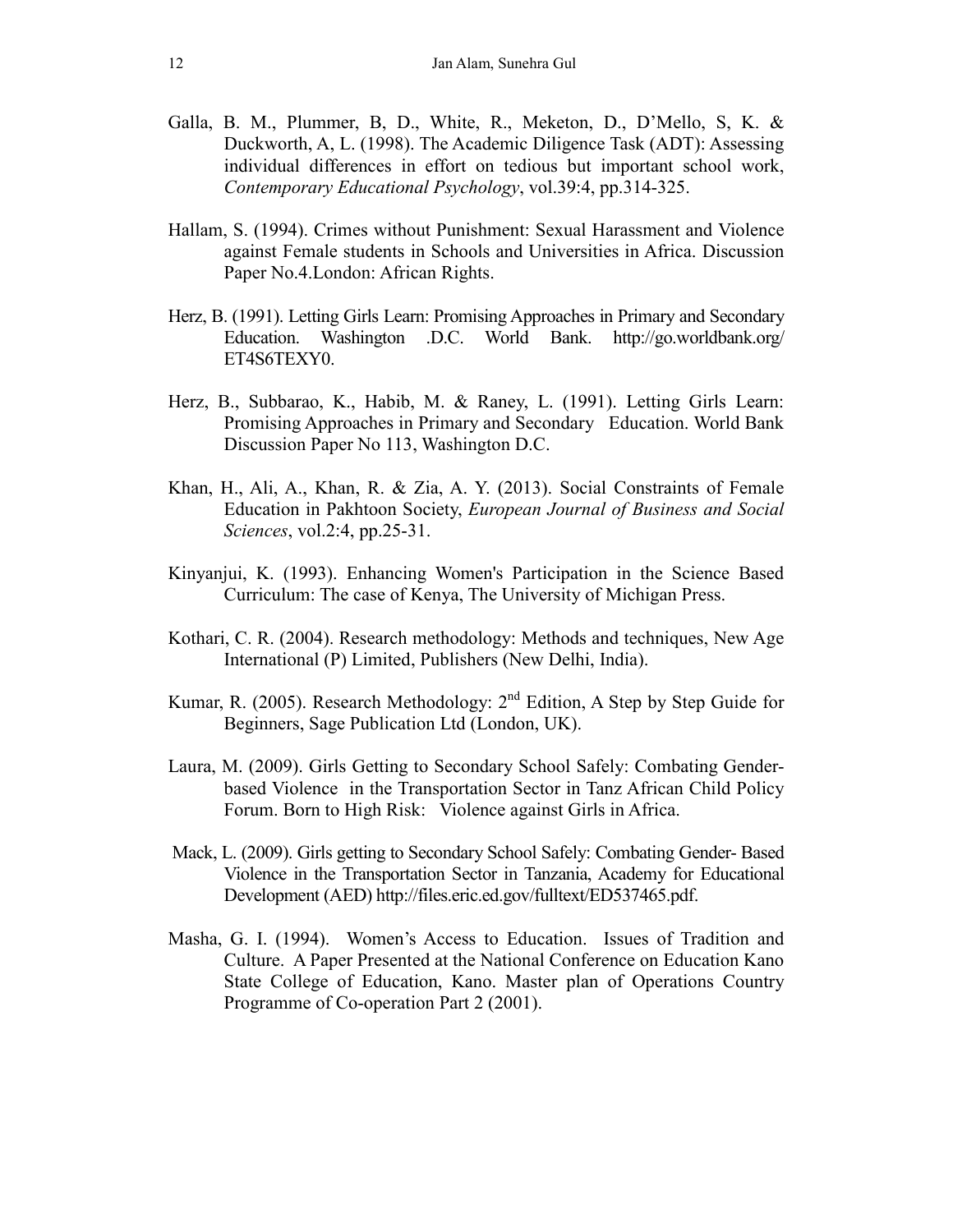- McCall & Robert, B. (1975). Fundamental Statistics for Psychology:  $2<sup>nd</sup>$  Edition, Harcourt brace Jovanovich Inc, (New York, USA).
- Memon, G, R. Joubish & Khurram, M. (2010*)***.** Impact of Parental Socio-Economic Status on Students' Educational Achievements at Secondary Schools of District Malir, Karachi. *Middle-East Journal of Scientific Research,* vol.6:6, pp.678-687.
- Memon, R, G. (2007). Education in Pakistan; The Key Issues, Problems and The New Challenges, *Journal of Management and Social Sciences*, vol.3:1, pp.47-55.
- Naju. W. & Sheila, W. (1998). The Costs of Dropout: Addressing the Issues: In Ann Cotton and Richard Synge, eds (1998). Cutting the Gordian Knot: The Benefits of Girls Education in Africa. Cambridge: CAMFED.
- Odaga, A. & Heneveld, W. (1995). Girls and Schools in Sub-Saharan Africa: From Analysis to Action. Washington D.C.: The World Bank.
- Okidi, J., Ssewanyana, S., Bategeka, L. & Muhumuza, F. (2004). Operationalizing Pro-Poor Growth: Uganda Case Study. Economic Policy Research Center, Kampala. Mimeo.
- Oxaal, Z. (1997). Education and Poverty, A Gender Analysis, Report prepared for the Parents towards Educating Girls*, International Journal of Education and Development*, vol.26:2, pp.13-4. Washington .D.C (USA).
- PSLM, (2012). Pakistan Social and Living Standards Measurement Survey. http://unesco.org.pk/education/documents/2013/pslm/PSLM\_2011-12.pdf
- Rwezaura, B. (1998). Competing Images of Childhood in the Social and Legal Systems of Contemporary Sub Saharan Africa. International Journal of Law, Polity and the Family, vol.12:3, pp.253-278.
- Sekaran, U. (2010). Research methods for business, Hermitage Publishing Services, (USA).
- Song, L. Sappleton and Knight, J. (2006). Why Do Girls in Rural China have Lower School Enrolment? *World development Journal,* vol.34:9, pp.1639- 16. Southern Malawi, Comparative Education Review, 36/4.